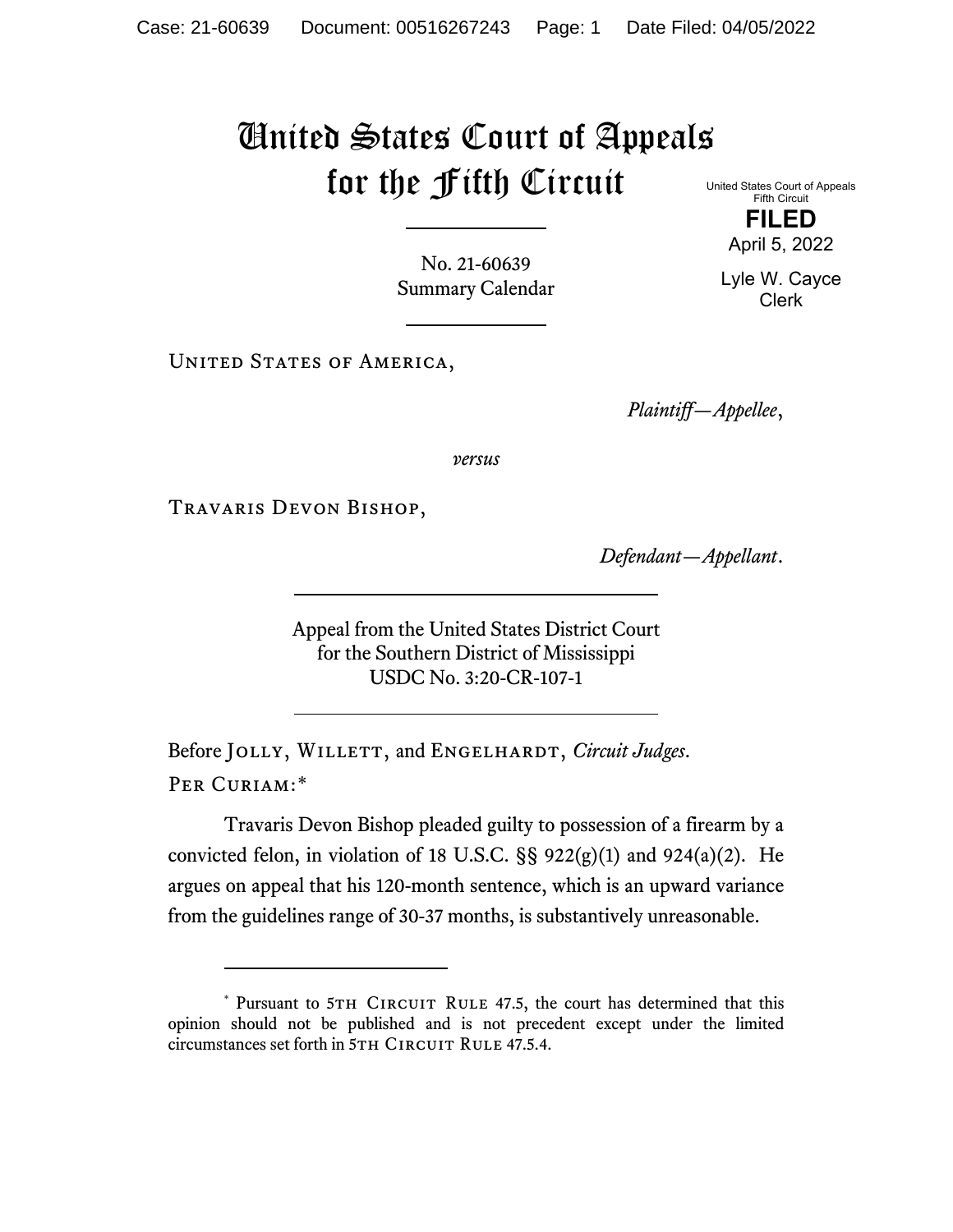## No. 21-60639

Bishop properly preserved his challenge to the substantive reasonableness of his sentence by arguing for a within-guidelines sentence and objecting to the sentence imposed. *See Holguin-Hernandez v. United States*, 140 S. Ct. 762, 767 (2020). Thus, this court's review is for abuse of discretion. *See Gall v. United States*, 552 U.S. 38, 51 (2007).

Though Bishop objects to the district court's consideration of his failure to financially support his children, this was but one factor relied on by the court. Moreover, his argument that the court's comment regarding his failure to pay child support for his six children is an unconstitutional intrusion on his right to bear children mischaracterizes the court's statements at sentencing. The court merely considered Bishop's avoidance of his family obligations, including financial support, in addressing his personal history and characteristics, which is an appropriate factor for the court to consider. *See* 18 U.S.C. § 3553(a)(1); *see also United States v. Fraga*, 704 F.3d 432, 437 (5th Cir. 2013).

Bishop also points to evidence in the record that he provided some financial support to his children and argues that the district court's conclusion to the contrary was error and serves as an additional basis for vacating his sentence. Though the presentence report reflected that Bishop occasionally gave his longtime girlfriend cash for the care of their children, the probation officer clarified at sentencing that after the couple separated, Bishop stopped providing any financial support. Because the unrebutted evidence at sentencing supported the district court's conclusion that Bishop did not financially support his children, Bishop's argument that the court relied on erroneous factual findings in sentencing him to the statutory maximum is without merit. *See United States v. Solis*, 299 F.3d 420, 455 (5th Cir. 2002).